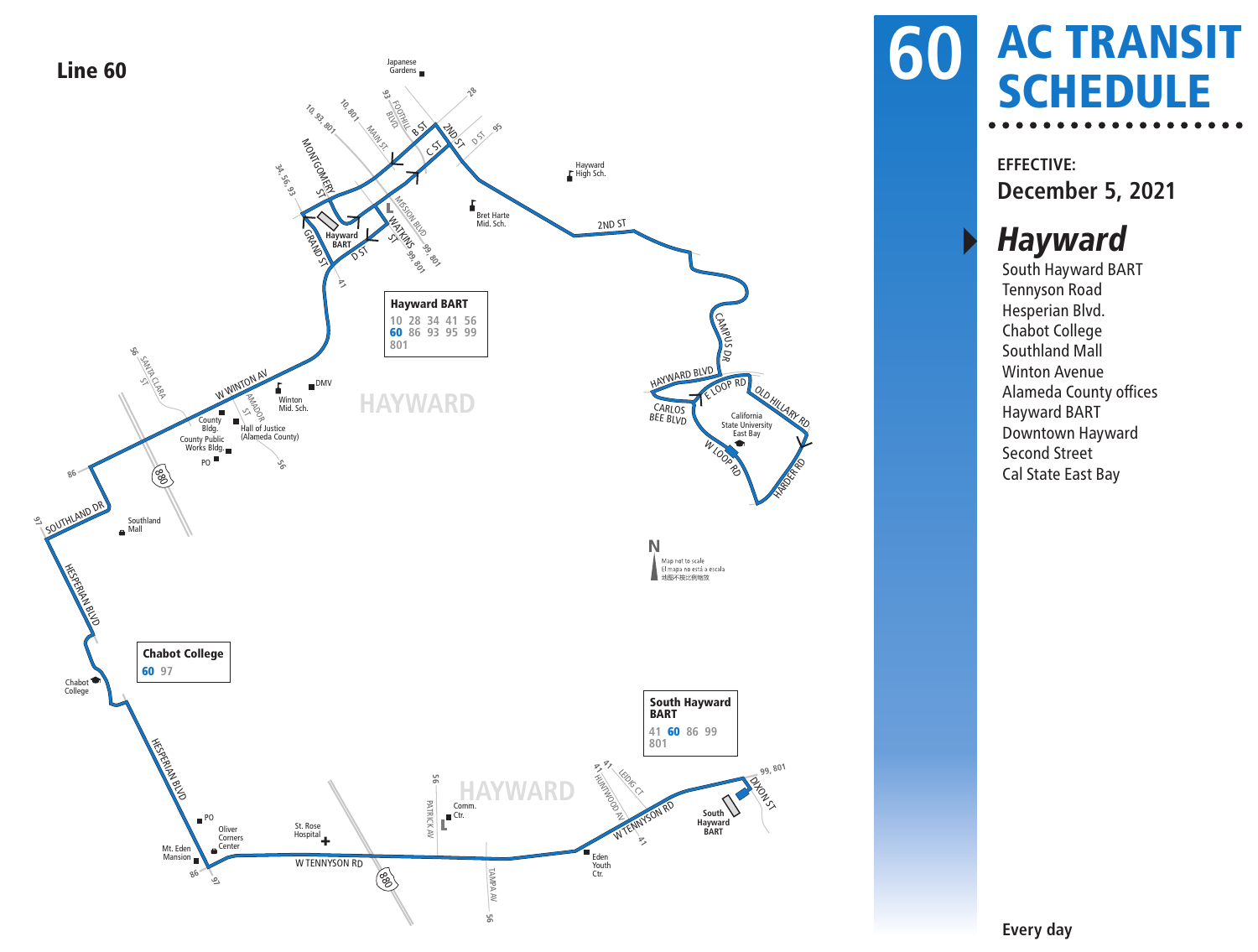# **60 Monday through Friday except holidays To Cal State East Bay**

|            | Tennyson<br>Road & |         |              |             |            |           |
|------------|--------------------|---------|--------------|-------------|------------|-----------|
| South Hay- | Hesperian          | Chabot  | Winton Ave.  | Hayward     | Campus Dr. | Cal State |
| ward BART  | Blvd.              | College | & Amador St. | <b>BART</b> | & 2nd St.  | East Bay  |
| 6:00a      | 6:11a              | 6:16a   | 6:23a        | 6:29a       | 6:35a      | 6:47a     |
| 6:40a      | 6:51a              | 6:56a   | 7:03a        | 7:09a       | 7:15a      | 7:27a     |
| 7:20a      | 7:31a              | 7:36a   | 7:44a        | 7:50a       | 7:57a      | 8:10a     |
| 8:00a      | 8:11a              | 8:16a   | 8:24a        | 8:30a       | 8:37a      | 8:50a     |
| 8:40a      | 8:51a              | 8:56a   | 9:04a        | 9:10a       | 9:17a      | 9:30a     |
| 9:20a      | 9:31a              | 9:36a   | 9:44a        | 9:50a       | 9:57a      | 10:10a    |
| 10:00a     | 10:11a             | 10:16a  | 10:24a       | 10:30a      | 10:37a     | 10:50a    |
| 10:40a     | 10:51a             | 10:56a  | 11:04a       | 11:10a      | 11:17a     | 11:30a    |
| 11:20a     | 11:31a             | 11:36a  | 11:44a       | 11:50a      | 11:57a     | 12:10p    |
| 12:00p     | 12:11p             | 12:16p  | 12:24p       | 12:30p      | 12:37p     | 12:50p    |
| 12:40p     | 12:51p             | 12:56p  | 1:04p        | 1:10p       | 1:17p      | 1:30p     |
| 1:20p      | 1:31p              | 1:36p   | 1:44p        | 1:50p       | 1:57p      | 2:10p     |
| 2:00p      | 2:11p              | 2:16p   | 2:24p        | 2:30p       | 2:37p      | 2:50p     |
| 2:40p      | 2:51p              | 2:56p   | 3:04p        | 3:10p       | 3:17p      | 3:30p     |
| 3:20p      | 3:31p              | 3:36p   | 3:44p        | 3:50p       | 3:57p      | 4:10p     |
| 4:00p      | 4:11p              | 4:16p   | 4:24p        | 4:30p       | 4:37p      | 4:50p     |
| 4:40p      | 4:51p              | 4:56p   | 5:04p        | 5:10p       | 5:17p      | 5:30p     |
| 5:20p      | 5:31p              | 5:36p   | 5:44p        | 5:50p       | 5:57p      | 6:10p     |
| 6:00p      | 6:11p              | 6:16p   | 6:24p        | 6:30p       | 6:37p      | 6:50p     |
| 6:40p      | 6:51p              | 6:56p   | 7:04p        | 7:10p       | 7:17p      | 7:30p     |
| 7:20p      | 7:31p              | 7:36p   | 7:44p        | 7:50p       | 7:57p      | 8:10p     |
| 8:00p      | 8:11p              | 8:16p   | 8:23p        | 8:29p       | 8:35p      | 8:47p     |
| 8:40p      | 8:51p              | 8:56p   | 9:03p        | 9:09p       | 9:15p      | 9:27p     |
| 9:20p      | 9:31p              | 9:36p   | 9:43p        | 9:49p       | 9:55p      | 10:07p    |
| 10:00p     | 10:11p             | 10:16p  | 10:23p       | 10:29p      | 10:35p     | 10:47p    |
| 10:40p     | 10:51p             | 10:56p  | 11:03p       | 11:09p      | 11:15p     | 11:27p    |
| 11:20p     | 11:31p             | 11:36p  | 11:43p       | 11:49p      | 11:55p     | 12:07a    |

# **60** Monday through Friday except holidays<br> **60** To South Hayward BART

|           |            |             |              |         | Tennyson  |            |
|-----------|------------|-------------|--------------|---------|-----------|------------|
|           |            |             |              |         | Road &    |            |
| Cal State | Campus Dr. | Hayward     | Winton Ave.  | Chabot  | Hesperian | South Hay- |
| East Bay  | & 2nd St.  | <b>BART</b> | & Amador St. | College | Blvd.     | ward BART  |
| 6:10a     | 6:15a      | 6:26a       | 6:31a        | 6:38a   | 6:43a     | 6:53a      |
| 6:50a     | 6:55a      | 7:06a       | 7:11a        | 7:18a   | 7:23a     | 7:33a      |
| 7:30a     | 7:35a      | 7:46a       | 7:51a        | 7:58a   | 8:03a     | 8:13a      |
| 8:10a     | 8:15a      | 8:27a       | 8:32a        | 8:40a   | 8:45a     | 8:55a      |
| 8:50a     | 8:55a      | 9:07a       | 9:12a        | 9:20a   | 9:25a     | 9:35a      |
| 9:30a     | 9:35a      | 9:47a       | 9:52a        | 10:00a  | 10:05a    | 10:15a     |
| 10:10a    | 10:15a     | 10:28a      | 10:33a       | 10:42a  | 10:47a    | 10:57a     |
| 10:50a    | 10:55a     | 11:08a      | 11:13a       | 11:22a  | 11:27a    | 11:37a     |
| 11:30a    | 11:35a     | 11:48a      | 11:53a       | 12:02p  | 12:07p    | 12:19p     |
| 12:10p    | 12:15p     | 12:28p      | 12:33p       | 12:42p  | 12:47p    | 12:58p     |
| 12:50p    | 12:55p     | 1:08p       | 1:13p        | 1:22p   | 1:27p     | 1:38p      |
| 1:30p     | 1:35p      | 1:48p       | 1:53p        | 2:02p   | 2:07p     | 2:18p      |
| 2:10p     | 2:15p      | 2:28p       | 2:33p        | 2:42p   | 2:47p     | 2:58p      |
| 2:50p     | 2:55p      | 3:08p       | 3:13p        | 3:22p   | 3:27p     | 3:38p      |
| 3:30p     | 3:35p      | 3:48p       | 3:53p        | 4:02p   | 4:07p     | 4:18p      |
| 4:10p     | 4:15p      | 4:28p       | 4:33p        | 4:42p   | 4:47p     | 5:00p      |
| 4:50p     | 4:55p      | 5:08p       | 5:13p        | 5:22p   | 5:27p     | 5:40p      |
| 5:30p     | 5:35p      | 5:48p       | 5:53p        | 6:02p   | 6:07p     | 6:20p      |
| 6:10p     | 6:15p      | 6:28p       | 6:33p        | 6:42p   | 6:47p     | 7:00p      |
| 6:50p     | 6:55p      | 7:08p       | 7:13p        | 7:22p   | 7:27p     | 7:40p      |
| 7:30p     | 7:35p      | 7:47p       | 7:52p        | 8:00p   | 8:05p     | 8:15p      |
| 8:10p     | 8:15p      | 8:27p       | 8:32p        | 8:40p   | 8:45p     | 8:55p      |
| 8:50p     | 8:55p      | 9:07p       | 9:12p        | 9:20p   | 9:25p     | 9:35p      |
| 9:30p     | 9:35p      | 9:47p       | 9:52p        | 10:00p  | 10:05p    | 10:15p     |
| 10:10p    | 10:15p     | 10:27p      | 10:32p       | 10:40p  | 10:45p    | 10:55p     |
| 10:50p    | 10:55p     | 11:07p      | 11:12p       | 11:20p  | 11:25p    | 11:35p     |
| 11:30p    | 11:35p     | 11:47p      | 11:52p       | 12:00a  | 12:05a    | 12:15a     |